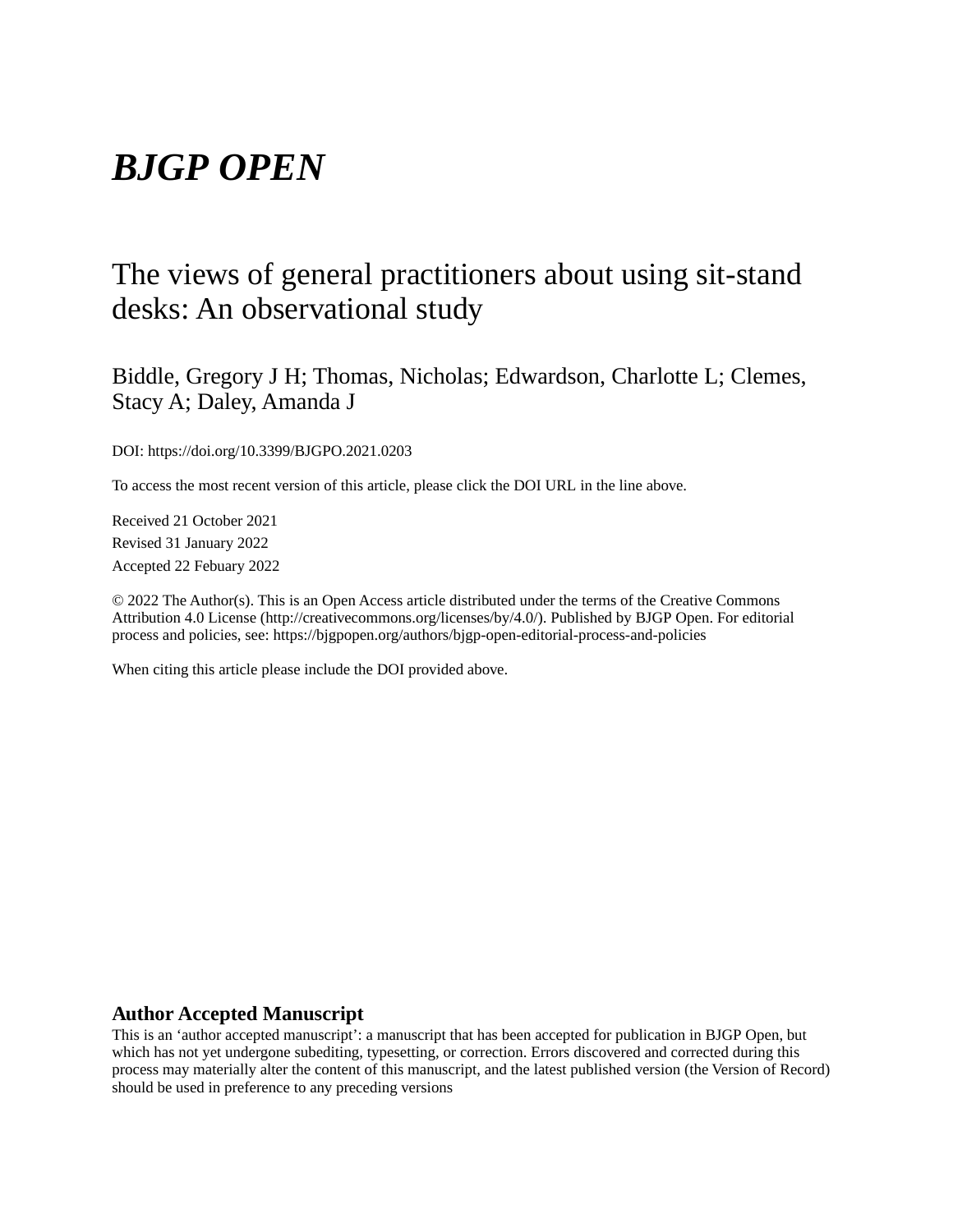**The views of General Practitioners about using sit-stand desks: An observational study** 

Gregory J H Biddle, BSc, MSc, PhD, Research Associate, The Centre for Lifestyle Medicine and Behaviour, School of Sport, Exercise and Health Science, Loughborough University, Loughborough, LE11 3TU, UK. ORCID ID: 0000-0002-4394-0655

Nicholas Thomas, BSc, PhD, MB ChB, DCH, DFSRH, MRCGP, Royal College of General Practitioners Clinical Lead for Research, Royal College of General Practitioners, 30 Euston Road, London, NW1 2FB. ORCHID ID: 0000-0003-0460-6870

Charlotte L Edwardson, BSc, MSc, PhD, Associate Professor in Physical Activity, Sedentary Behaviour and Health, Diabetes Research Centre, University of Leicester, Leicester General Hospital, LE5 4PW, UK. ORCID ID: 0000-0001-6485-9330

Stacy A Clemes, BSc, PhD, Reader in Active Living & Public Health, School of Sport, Exercise and Health Science, Loughborough University, Loughborough, LE11 3TU, UK. ORCID ID: 0000-0001-5612-5898

Amanda J. Daley, BSc, PhD, Professor of Behavioural Medicine, The Centre for Lifestyle Medicine and Behaviour, School of Sport, Exercise and Health Science, Loughborough University, Loughborough, LE11 3TU, UK. ORCID ID: 0000-0002-4866-8726

Accepted Manus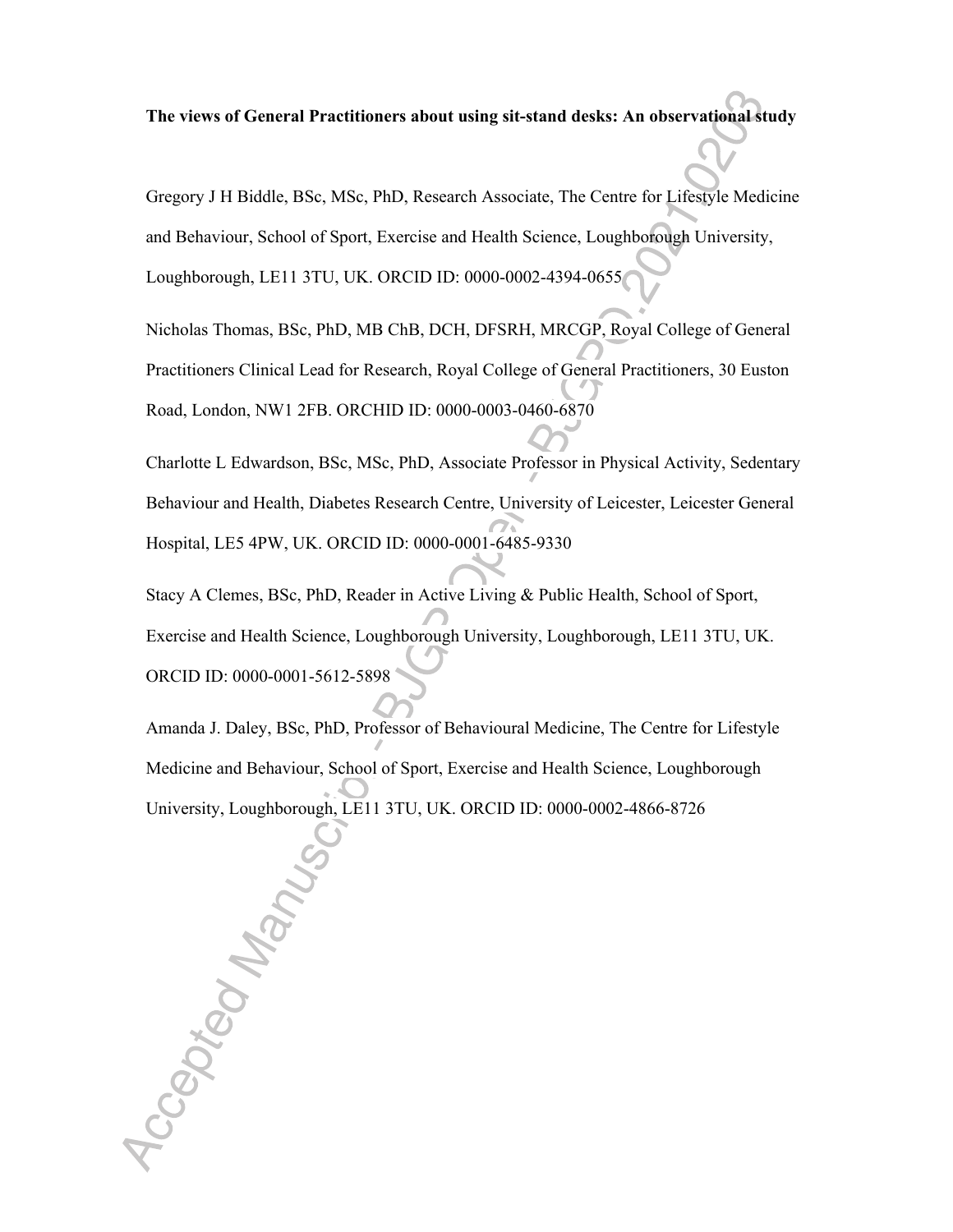#### **Abstract**

**Background:** Occupational sitting is associated with negative health outcomes. Sit-stand workstations have been shown to reduce sitting time in office workers, although there is no evidence on whether this change to practice would be acceptable to GPs.

**Aim:** To investigate GPs views about the use of sit-stand desks within general practice and the potential impact they may have on the nature and quality of consultations with adult patients.

**Design and setting:** Observational study involving GPs located across the United Kingdom.

**Method:** A online survey was emailed to members of the Royal College of General Practitioners and shared on social media. Only GPs working in the UK were eligible. The survey included questions on socio-demographics, GPs views about the use of sit-stand desks within their work, their levels of physical activity, total time spent sitting each day at work and time spent at work.

**Results:** 14,142 surveys were sent by RCGP to their members with 810 GPs responding with a further 33 responding via social media. 60.6% of GPs would like a sit-stand desks in their consultation room, while 19.2% already had one. Most GPs thought sit-stand desks could be used for telephone consultations (91.9%) and administration tasks (92.3%). There was less agreement about whether they could be used during face-to-face consultations (35% agreed), with the potential impact on the doctor-patient relationship raised as the primary concern.

**Conclusion:** The implementation of sit-stand desks had support from GPs, but their possible impact on the doctor-patient relationship should be considered in future research.

## **Keywords**

General practice, general practitioners, sedentary behaviour, sit-stand desks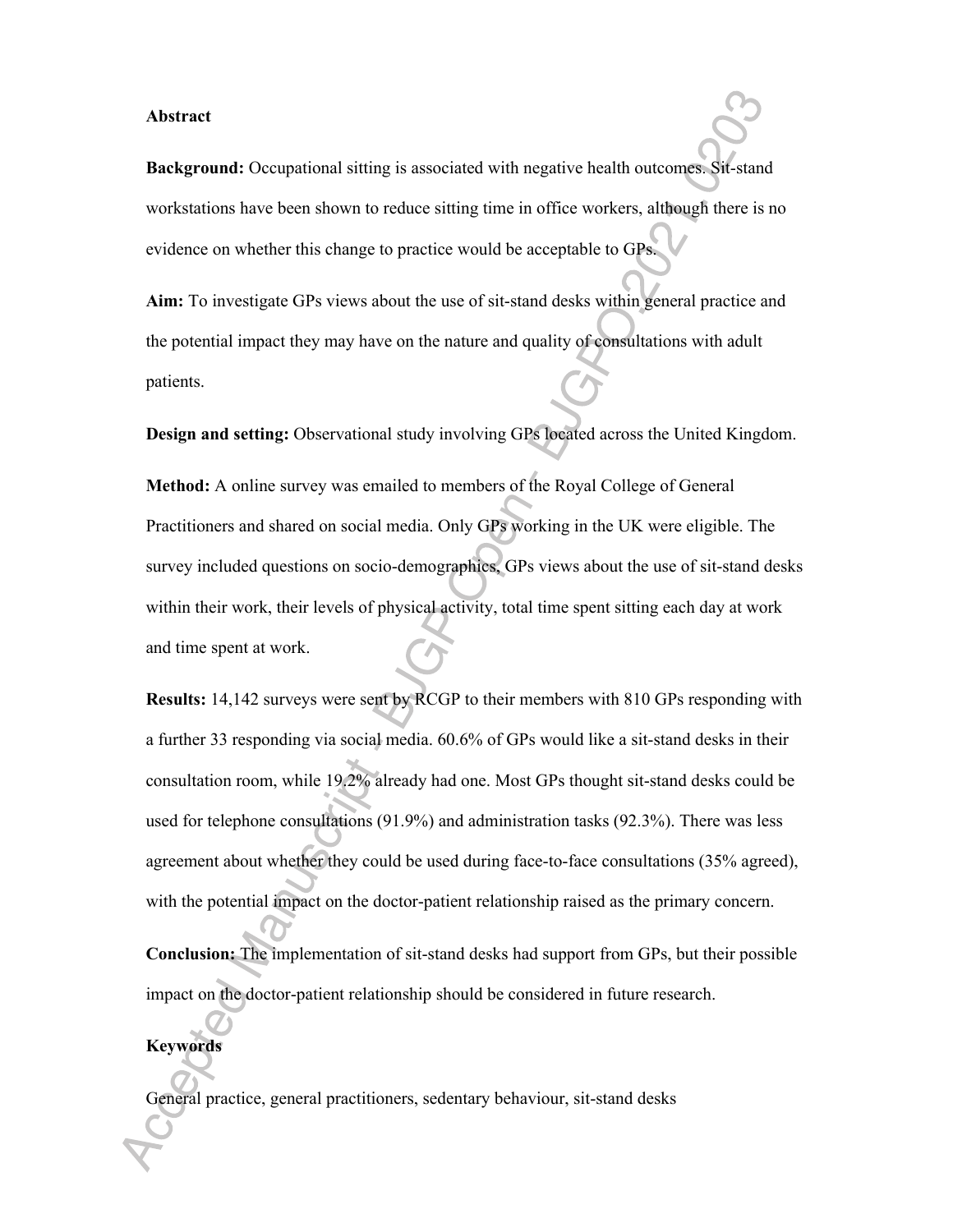## **How this fits in**

Accepted Manuscript BuCADO

The majority of GPs in the UK are likely to sit for long periods of their working day. There is no evidence about whether sit-stand desks could be used to reduce the time GPs spend sitting, leading to potential improvements in their health and wellbeing. Standing may also facilitate GPs conversations with patients about reducing their sitting time and increasing participation in physical activity. This study found that GPs would support the implementation of sit-stand desks within general practice, as long as consideration was given to the impact they may have on the doctor-patient relationship.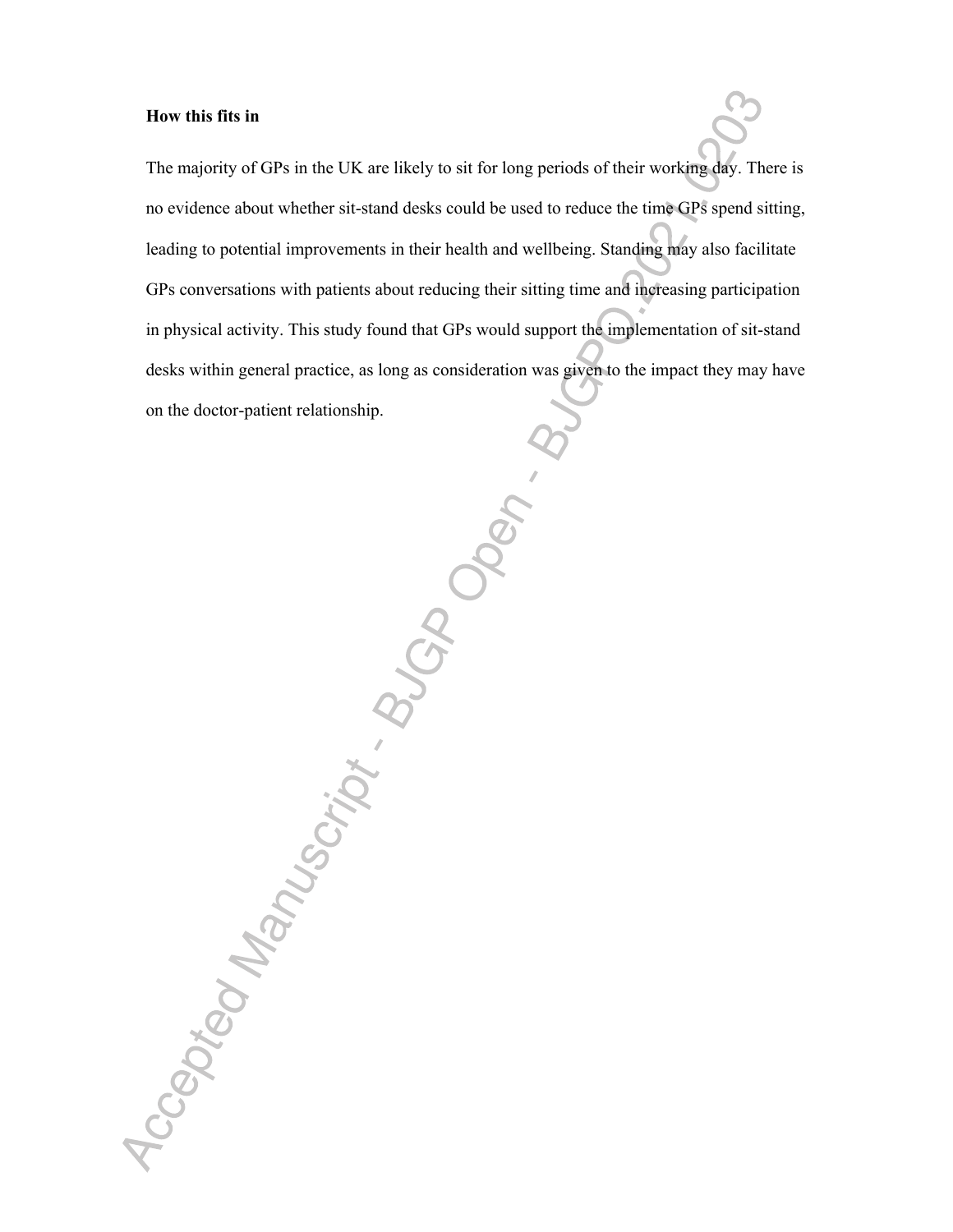#### **Introduction**

Sedentary behaviour in occupational settings has been associated with an increased risk of disease and conditions, including type 2 diabetes (1), musculoskeletal disorders (2), poor mental health (3,4), and a lower quality of life (5). It has been well documented that office based employees spend a large amount of their working day sitting (6,7), yet data on other occupations and settings have been limited. One example of this, is healthcare workers, particularly general practitioners (GPs), who are likely to be seated much of the day. High levels of sedentary behaviour are not only associated with poor health outcomes, but breaking up prolonged sitting with regular breaks of standing or light movement can improve markers of cardiometabolic health (8–10), fatigue and vigour (11,12), and can reduce musculoskeletal complaints (13).

Unlike other health care workers, GPs work can be centred around spending a lot of time in one place, the consultation room. This working environment has removed the need to move regularly. Therefore, it is important to explore ways in which GPs might be provided with opportunities to be less sedentary at work, potentially using sit-stand desks, which allow the user to either sit or stand at work. Not only might this approach enable GPs to become less sedentary, but the use of sit-stand desks may also prompt GPs to routinely have conversations with patients about reducing the time spent sitting and increasing physical activity levels to improve health. This is important because a large amount of the population typically sit for most of the day and are insufficiently physically active each day/week (14). Furthermore, evidence has indicated that GPs do not regularly discuss reducing sitting time and increasing participation in physical activity with patients (15).

Whilst standing by doctors to deliver health care is not new, for example as part of hospital ward rounds, these interactions are typically conducted with doctors standing and patients sitting, unlike GP consultations which are typically conducted with both the patient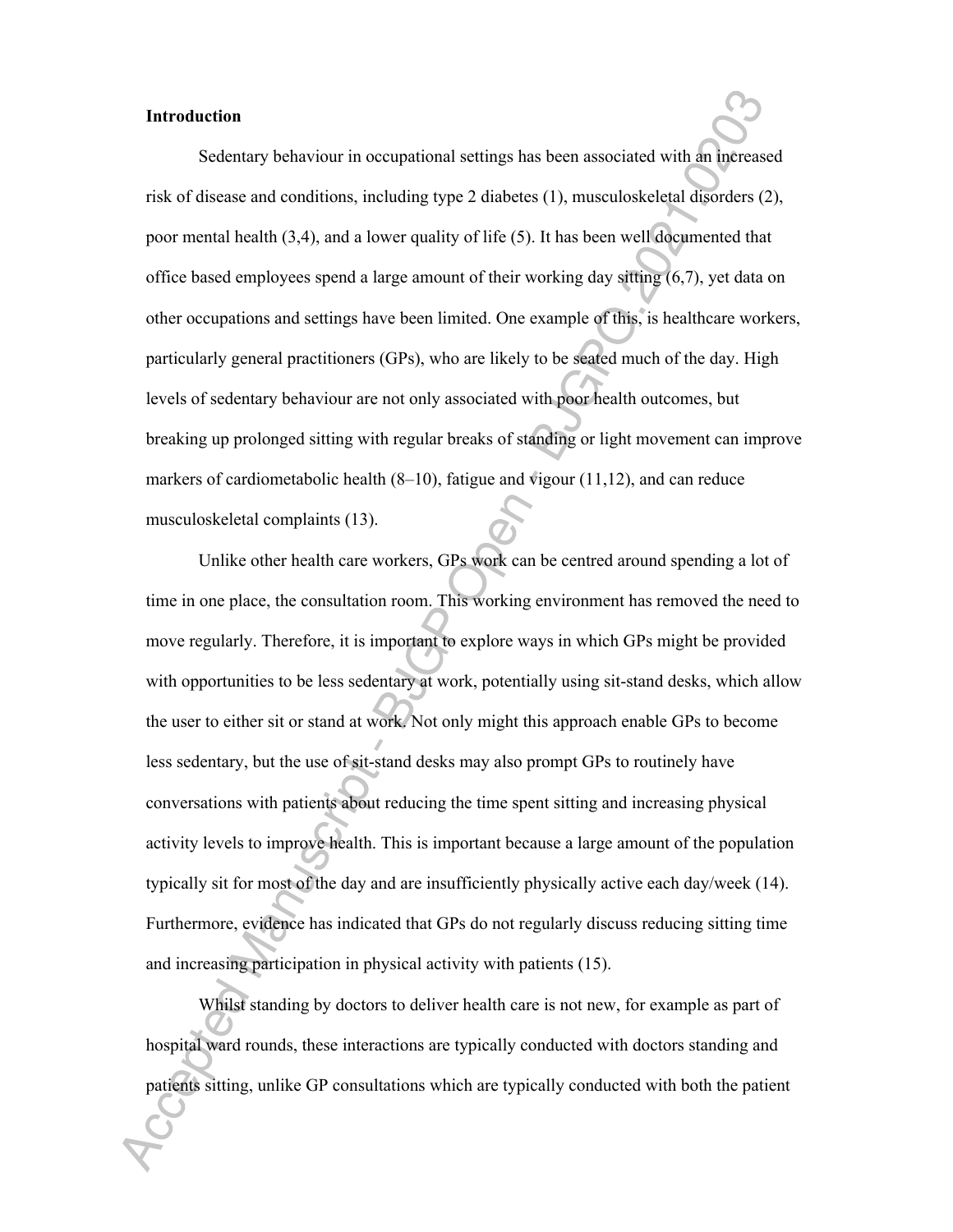and GP sitting. Despite evidence from non-healthcare settings that has shown sit-stand desks to be effective at reducing the amount of time employees spend sitting, introducing these in GP consultations would be a large personal, cultural and environmental change for patients and GPs alike. There have been recent calls for sit-stand desks to be routinely implemented in general practice, however, to date there has been no evidence to support their use (16).

Before implementing sit-stand desks within general practice, it is important to consider the views of GPs about doing so, to consider how feasible and acceptable this change to practice may be, as well as understanding potential barriers to the successful implementation. This study aimed to investigate GPs views about the potential use of sitstand desks within general practice, their potential impact on the nature and quality of consultations with patients (adults), the impact that GPs perceive sit-stand desks would have on their productivity and their own health. We also aimed to explore any perceived potential barriers to successfully implementing sit-stand desks within general practice.

## **Method**

#### *Study design*

This survey study was conducted in collaboration with the Royal College of General Practitioners (RCGP). Questionnaires were completed by participants (GPs) using Qualtrics, a specialist online survey software. The study was conducted between the 22 November and 11 December 2020. Once started, GP responders had a maximum of one month to complete the survey. All open surveys that were ongoing on 11 December 2020 were closed and data collect up until this date were recorded. Ethical approval was granted by Loughborough University Human Participants Sub-Committee (reference number 1498). All participants provided informed consent before completing the online survey.

*Study participants*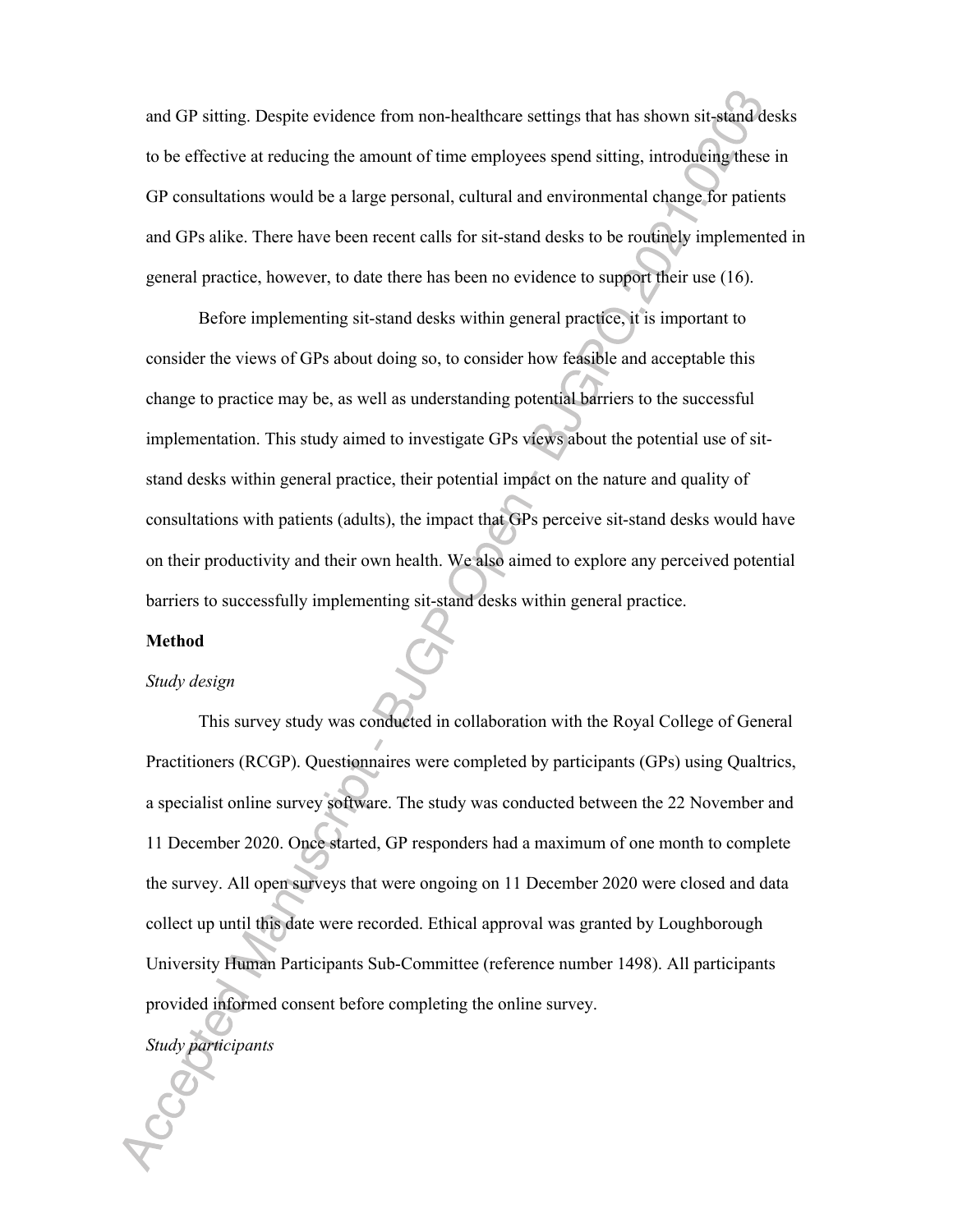The RCGP sent the survey link to their members who had previously agreed and provided consent to be contacted about research and policy initiatives conducted by the College. Some GPs were also recruited via a link to the survey posted on social media. Only GPs working in the UK were eligible to take part. Medical students and retired GPs were excluded from the data analysis.

## *Questionnaire themes*

The questionnaire contained five sections, two of which were optional (this was to maximise our responses for the primary objectives). Socio-demographic data, including age category, gender, ethnicity and job role, views about the use of sit-stand desks within general practice, and participation in physical activity (17) were completed first. These were then followed by optional questions about the number of hours worked and total time spent sitting at work each day, and items relating health and wellbeing, including height, weight, feelings of burnout (18), musculoskeletal health (19), and psychological wellbeing (20). GPs were only asked to reflect on using sit-stand desks, in face-to-face consultations, with adult patients able to stand. An open text box was also included to give GPs the opportunity to make additional comments they wished to make.

## *Data analysis*

Data were analysed using IBM SPSS Statistics 27. Data were first analysed to describe the characteristic of the recruited sample of GPs. Descriptive statistics summarised GPs views of the use of sit-stand desks. Analysis of covariance (ANCOVA) was used to examine whether the views of GPs differed between age categories, gender ,the number of sessions worked each week, adherence to physical activity guidelines and current use of a sitstand desk at work (adjusted for year of qualification as GP, job role, practice list size and ethnicity). The open text comments made by GPs were thematically coded. Data on health, wellbeing, physical activity and sedentary behaviour are reported elsewhere.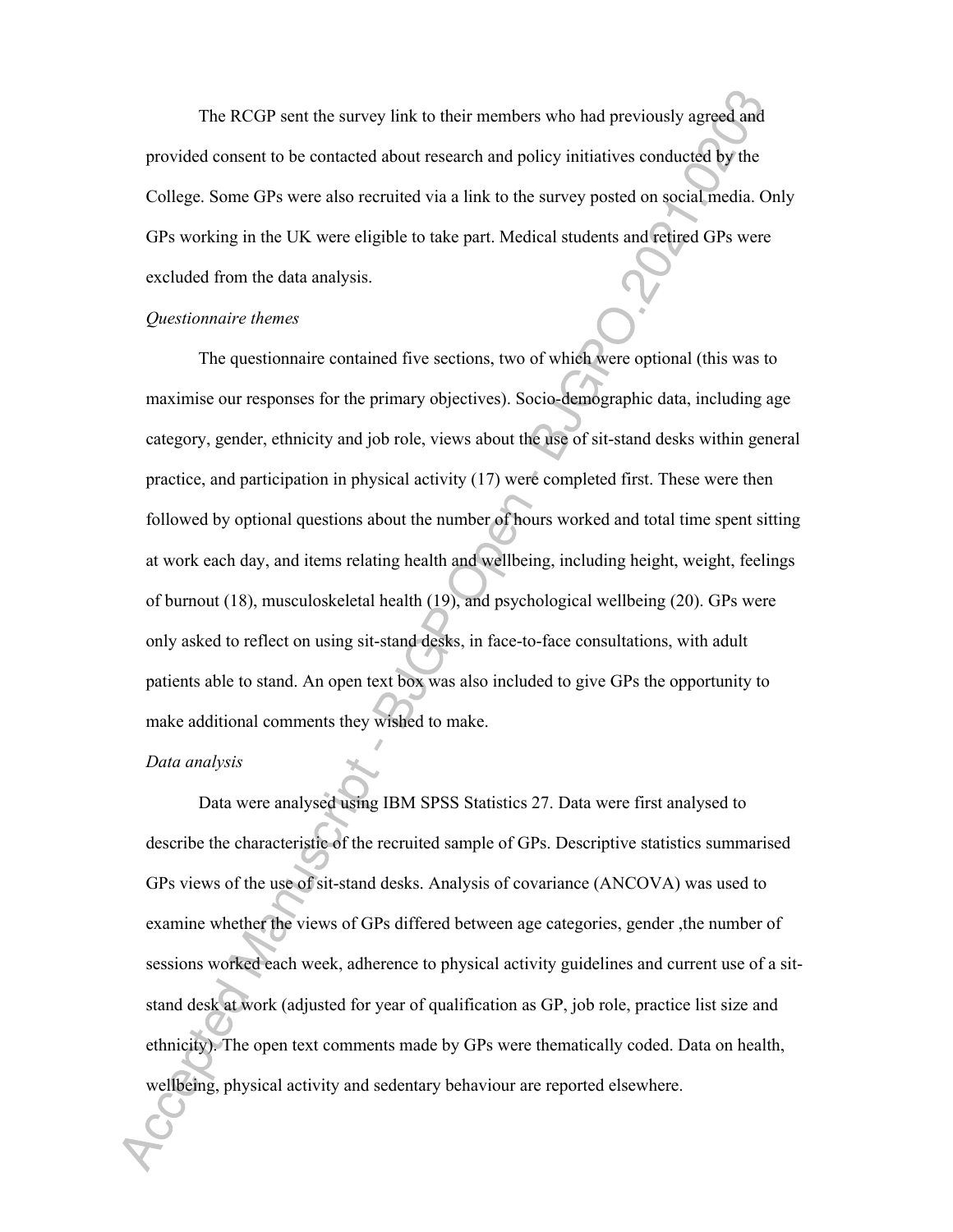## **Results**

#### *Response rate and participant characteristics*

A total of 14,142 GPs were invited to complete the survey and 810 (5.3%) responded. Of these, 777 GPs completed the survey via the RCGP link and 33 using the social media link. Of these 777 respondents, 630 contained valid data (at least 27% of questions answered). 561 responders answered all the non-optional questions. Most responders were female (66%), White ethnicity (78.6%), GP partners (53.3%), current members of RCGP (93.5%) and worked 3-6 clinical sessions per week (55.5%). Responses were recorded from GPs located across all regions and countries of the United Kingdom, with a reasonable balance between GPs working in cities, towns and rural settings (Table 1).

#### *Views about sit-stand desks*

Most GPs (60.6%) would like a sit-stand desk in their consultation room, while 35.0% agreed/somewhat agreed that they could be used for face-to-face consultations. Most GPs agreed sit-stand desks could be used for telephone consultations (91.9%) and administrative tasks (92.3%), but they were less certain about how acceptable they would be to patients within face to face consultations. 17.3% of GPs did not think that sit-stand desks would be acceptable to patients. Most GPs agreed/somewhat agreed that sit-stand desks would help start conversations with patients about the importance of reducing sitting time (79.8%) and about increasing their physical activity for optimal health (71.2%). See Figure 1. *GPs who already had a sit-stand desk*

A total of 121 (19.2%) GPs already had a sit-stand desk in their consultation room, and all but one of these GPs reported they used it at work, with most using it for telephone consultations and/or administration/meetings. Of these 121 responders, 44 (36%) used their sit-stand desk for face-to-face consultations with patients.

*Views about sit-stand desks according to demographic characteristics*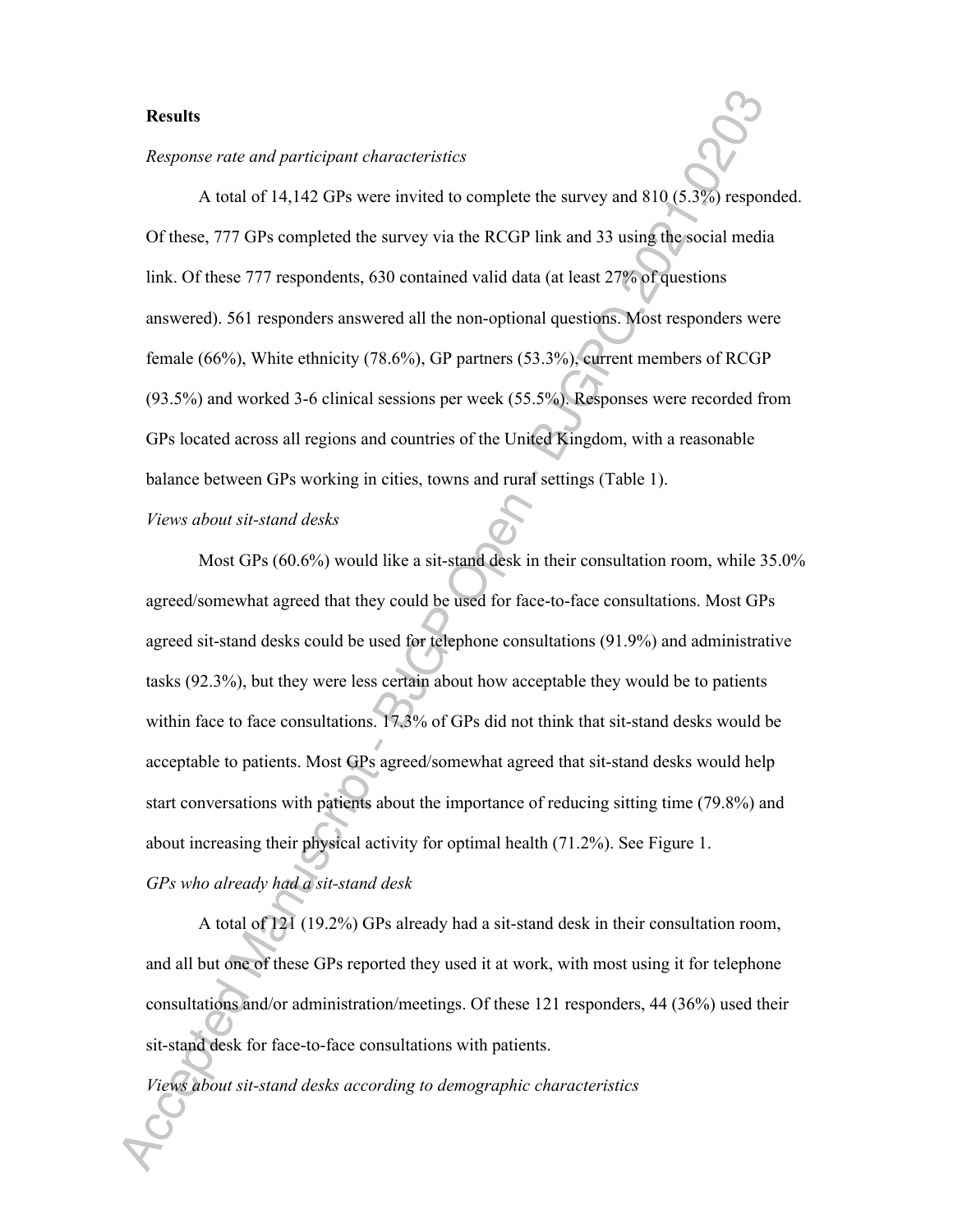GPs aged 41-50 years were more likely to believe that sit-stand desks would be acceptable to patients, compared to younger GPs aged 24-40 years ( $p = .04$ ). Those aged 41-50 years also expressed more favourable views about the potential contribution that sit-stand desks could have on facilitating conversations with patients about their physical activity levels ( $p = .02$ ) and sitting time ( $p = .03$ ) compared to those aged 24-40 years. Female GPs expressed more favourable views than their male counterparts about the potential contribution that sit-stand desks could have on facilitating conversations with patients about the importance of physical activity ( $p = .02$ ) and reducing sitting time ( $p = > .01$ ). GPs working four to six or seven to nine sessions per week were more positive about the potential use of sit-stand desks during face-to-face consultations ( $p = > .01$ ), telephone consultations ( $p$ )  $=$  >.01) and for administrative tasks ( $p = .02$ ), compared to GPs working one to three sessions per week (Supplementary Table 1).

## *Views about sit-stand desks according to characteristics*

There was no difference in GPs views about the potential use and impact of sit-stand desks between those who met the current physical activity guidelines and those who don't. GPs who currently use a sit-stand desks at work did think more favourably about their use during telephone consultations ( $p = > 0.01$ ) and for administrative tasks ( $p = > 0.01$ ).

## *Impact on the doctor-patient relationship*

A total of 271 GPs (43%) reported being unsure of the impact that sit-stand desks would have on the doctor-patient relationship, with 26% expressing they thought that sitstand desks would somewhat negatively influence the relationship. GPs were largely unsure what impact sit-stand desks would have on their ability to concentrate at work (42.2%), patients' perceptions of their listening skills (51.3%), and patients' understanding of issues discussed in the consultation (68.6%). However, only a small percentage of GPs thought sitstand desk would negatively impact their ability to concentrate (4.3%), patients' perceptions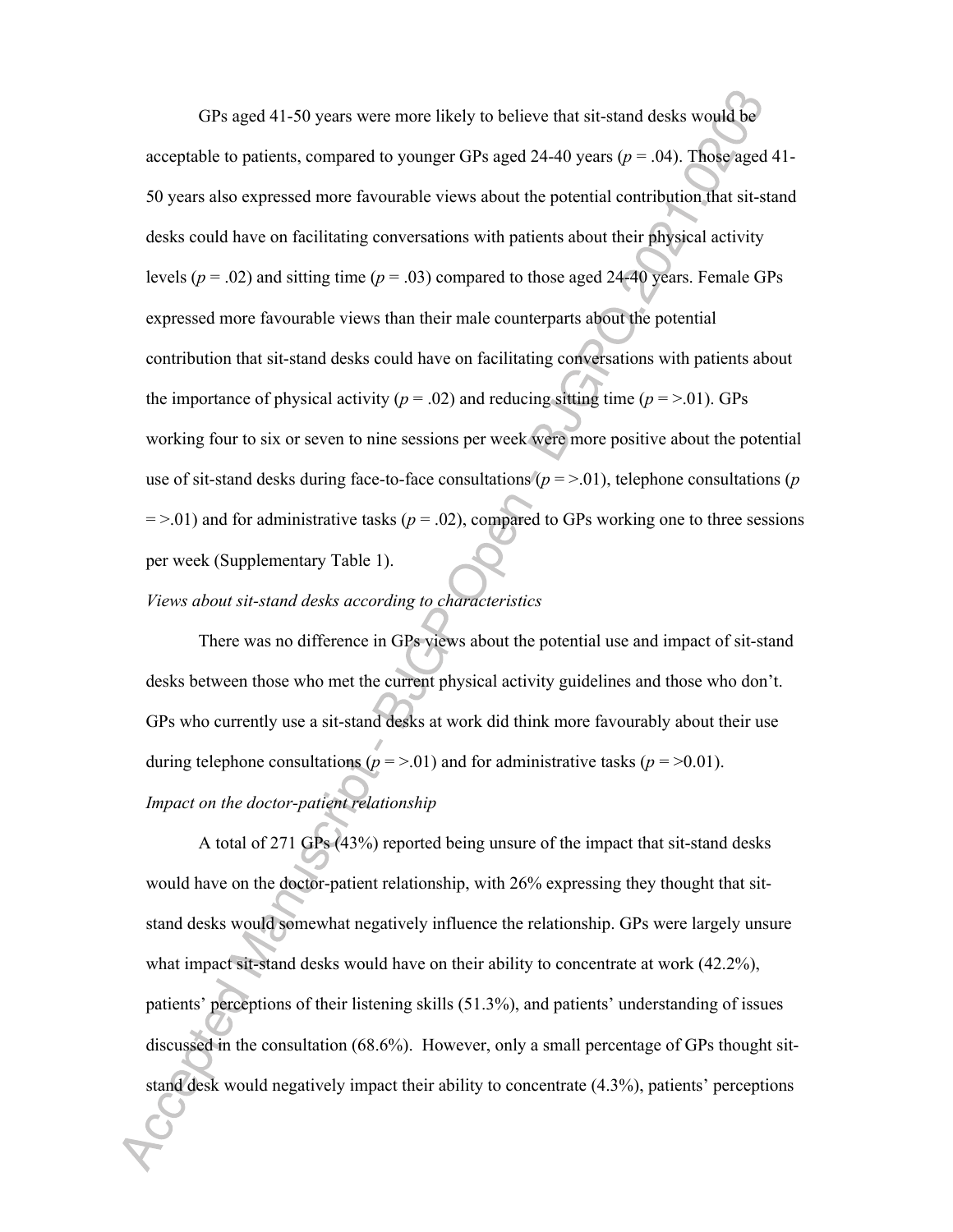of their listening skills (8.4%), and patients' understanding of issues discussed in the consultation (4.0%). Those aged  $\geq 41$  years were more positive than those aged between 24 and 40 years about the potential impact that sit-stand desks would have on GPs concentration  $(p = .03)$ , patient's perception of GPs listening skills  $(p = > .01)$  and patients' understanding of issues discussed in the consultation  $(p = .02)$ . See Supplementary Table 2. *Barriers to the implementation of sit-stand desks*

Most GPs felt there was the potential for issues with doctor-patient communication from using a sit-stand desk in face-to-face consultations and this was thought to be the most likely barrier to successful implementation. About half (51.9%) of GPs reported environmental or organisational (e.g., lack of financial resource and workload pressures) issues as potential barriers. Only 21.4% of GPs reported personal barriers (e.g., lack of time to stand or perception that it is uncomfortable to do so) as a potential issue to implementation. *GPs health and sit-stand desks*

Most GPs believed sit-stand desks would reduce their sitting time (94.6%), increase their physical activity (89.8%) and improve their posture/musculoskeletal health (88.1%), wellbeing (79.0%) and feelings of fatigue at the end of the working day (54.6%) (Table 2). About two thirds of responders (62%) met the World Health Organisations aerobic physical activity guidelines of achieving participation in at least 150 minutes of moderate intensity physical activity per week, while only 37% met the muscle strengthening guidelines of achieving  $\geq$  2 days of muscle strengthening activity per week. When combined, only 29% of GPs met both guidelines. Most of the time at work was spent sitting (73%), with 13% of sitting time spent in prolonged bouts of sitting  $(\geq 30 \text{ minutes})$ . Half of GPs reported having none or one break (such as standing up, stretching or taking a short walk) in sitting per hour. *Themes from open text comments*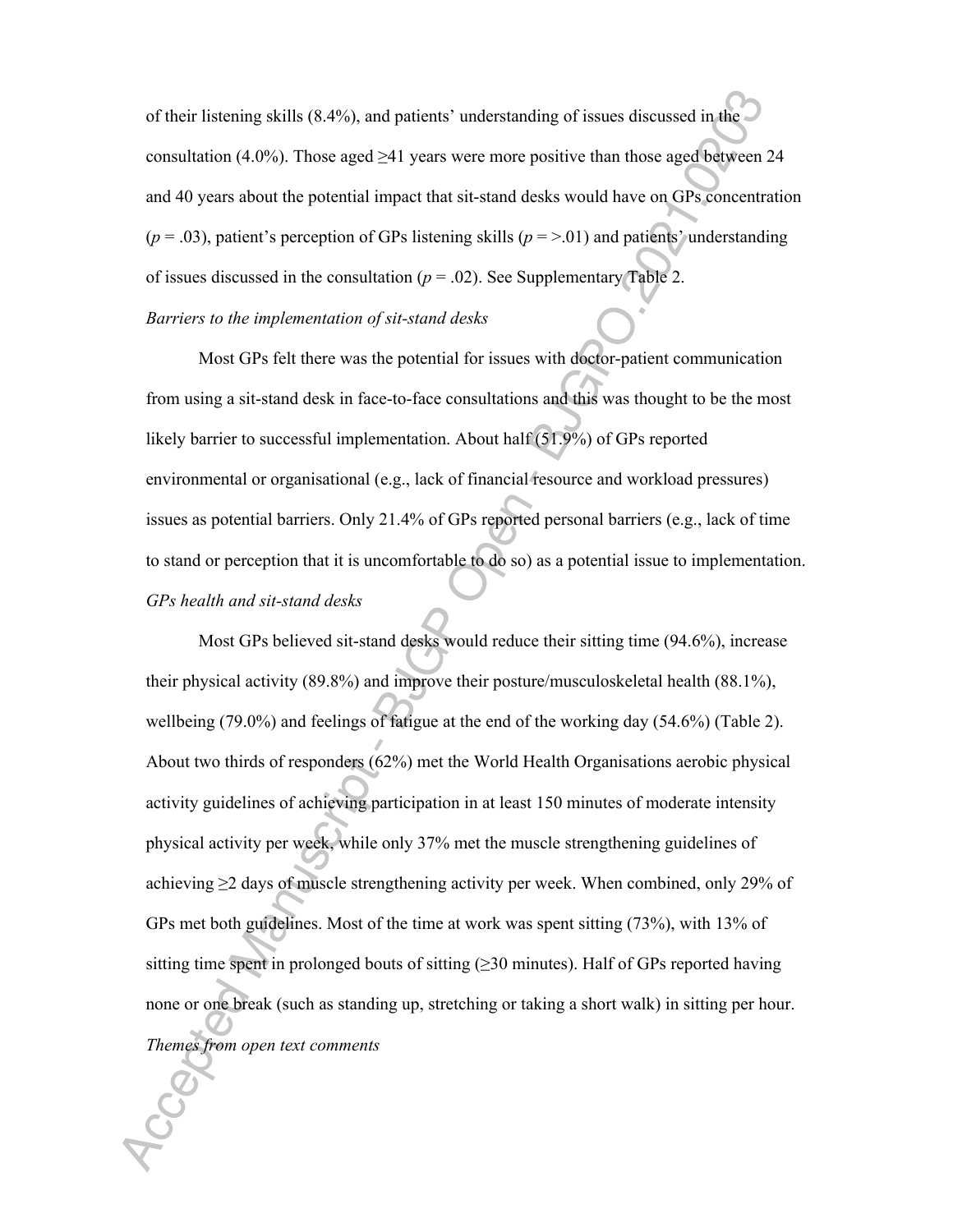Of the 630 GPs to provide valid data, 212 left open text comments relating to the potential use of sit-stand desks within general practice. Key themes to emerge from these responses were cost (13 comments), potential impact on the doctor-patient relationship (9 positive comments and 34 negative comments), impact on health and wellbeing of GPs (26 positive comments and 3 negative comments), the impact on the energy and concentration of GPs (10 positive comments and 1 negative comment) and the potential positive influence on patients' health-related behaviours (6 comments).

#### **Discussion**

## *Summary*

This study shows that the implementation of sit-stand desks within general practice would have support from GPs, who believe there would be benefits from doing so. The findings highlight that sit-stand desks were considered appropriate by GPs for most workrelated tasks, although there was not a clear consensus about whether they could be used during face-to-face patient consultations, with 43% of GPs unsure of the potential impact of the desks on the doctor-patient relationship. Most GPs thought that sit-stand desks would help start conversations with their patients about the importance of reducing their sitting time and participation in physical activity for maintaining good health. GPs reported sitting for about three quarters of their working day and few (29%) reported participating in sufficient physical activity for optimal health.

## *Strengths and limitations*

This study has several strengths, including a large sample size with responses from GPs working across all countries of the UK. To our knowledge this is the first study to investigate the views of GPs on the question of whether sit-stand desks should be implemented in general practice. This study also has some limitations. The response to the survey was modest (6% from the RCPG link) and those who responded may have held more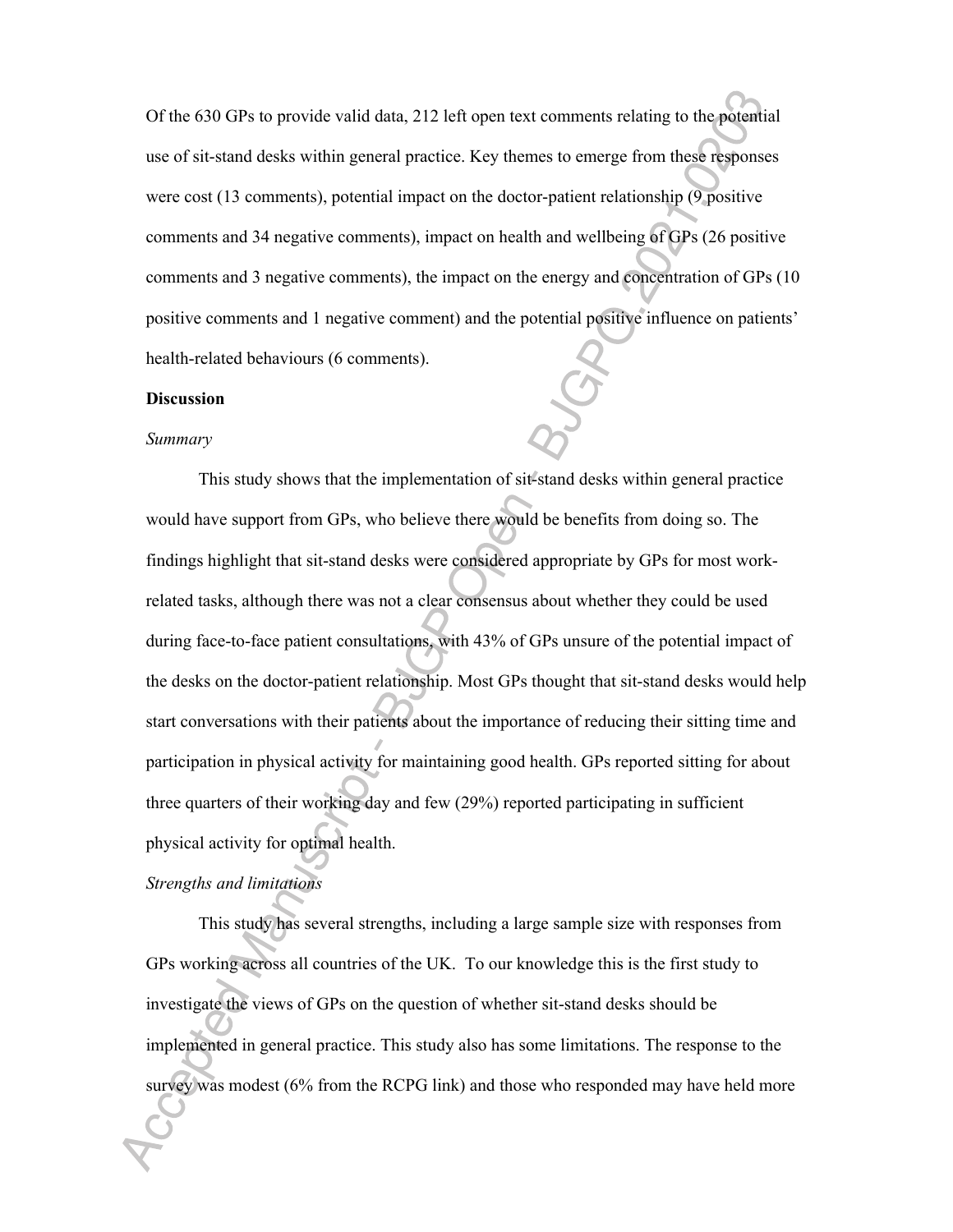favourable views than GPs who did not respond, although descriptive data shows that those who did respond varied according to gender, ethnicity, BMI and region of the UK, providing some reassurance the findings represent a broad range of GPs. The cross-sectional nature of findings may limit the wider applicability of sit-stand desks by GPs, however, our findings can be used to inform the design of future research endeavours on this question and the working practices of GPs. It is also important to note that working hours only form a part of a GPs day, therefore time outside this (i.e., leisure time) and levels of physical activity and sedentary behaviour during this time should be examined in future research.

#### *Comparison with existing literature*

Although this study is the first to investigate GPs views about the use of sit-stand desks during their working day, our findings are consistent with evidence showing that sitstand desks are widely acceptable in office workers (13,21,22). Given previous evidence suggests that secondary care patients' views of their doctor can vary depending on whether they are sitting or standing delivering care/consultations as part of hospital inpatient stays (23), it is equally important that patients' views about their GP a using sit-stand desk during face-to-face consultations is explored in future research. Such research may help to identify strategies to mitigate any potential negative impact on the patient consultation experience and guide future policy.

## *Implications for research and/or practice*

This study has highlighted that there is a willingness by GPs to use sit-stand desks within patient consultations, and for other work tasks. However, it would be premature to proceed with a widescale implementation of sit-stand desks in general practice before evidence about their impact on the working day and health of GPs is known. Data on the views and experiences of patients from participating in GP standing consultations is also imperative. Within future research studies it would also be important to assess whether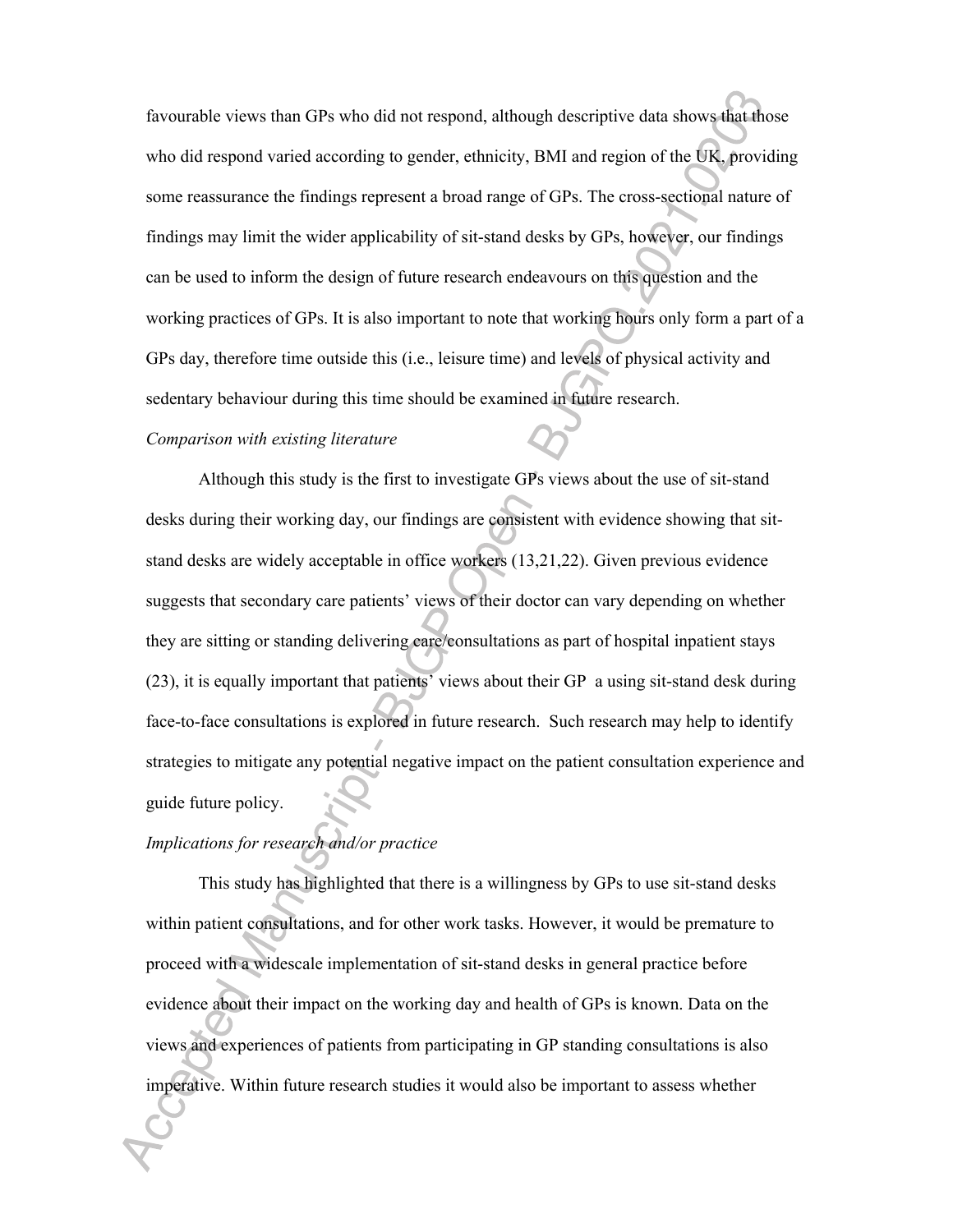standing consultations lead to GPs and patients sitting less and being more physically active. As highlighted earlier, the findings regarding the use of sit-stand desks during face-to-face consultations was mixed. Future research should consider investigating this specific question in more detail to explore what the concerns might be that are driving this concern in some GPs. There are already strategies in primary care that are designed to promote physical activity in patients, such as the Active Practice Charter and sit-stand desks could be couched within such campaigns, as a further method of promoting physical activity with patients.

In conclusion, GPs in the UK generally supported the implementation of sit-stand desks within general practice. Future use of sit-stand desks during face-to-face consultations should be carefully managed, with consideration given to the potential impact on the doctorpatient relationship. Any future research involving sit-stand desk interventions with GPs should focus on understanding the views of patients and whether such a change to their consultations with the GP is acceptable.

## **Supplementary data**

Supplementary table 1. Differences between age group, gender and number of sessions worked and GPs views on the potential use of sit-stand desks within primary care. Supplementary table 2. Differences between age group, gender and number of sessions worked and GPs views on the potential impact of using sit-stand desks during face-to-face

consultations with able-bodied adult patients**.**

Supplementary table 3. Differences between age group, gender and number of sessions worked and GPs views on the potential impact of using sit-stand desks during telephone consultations.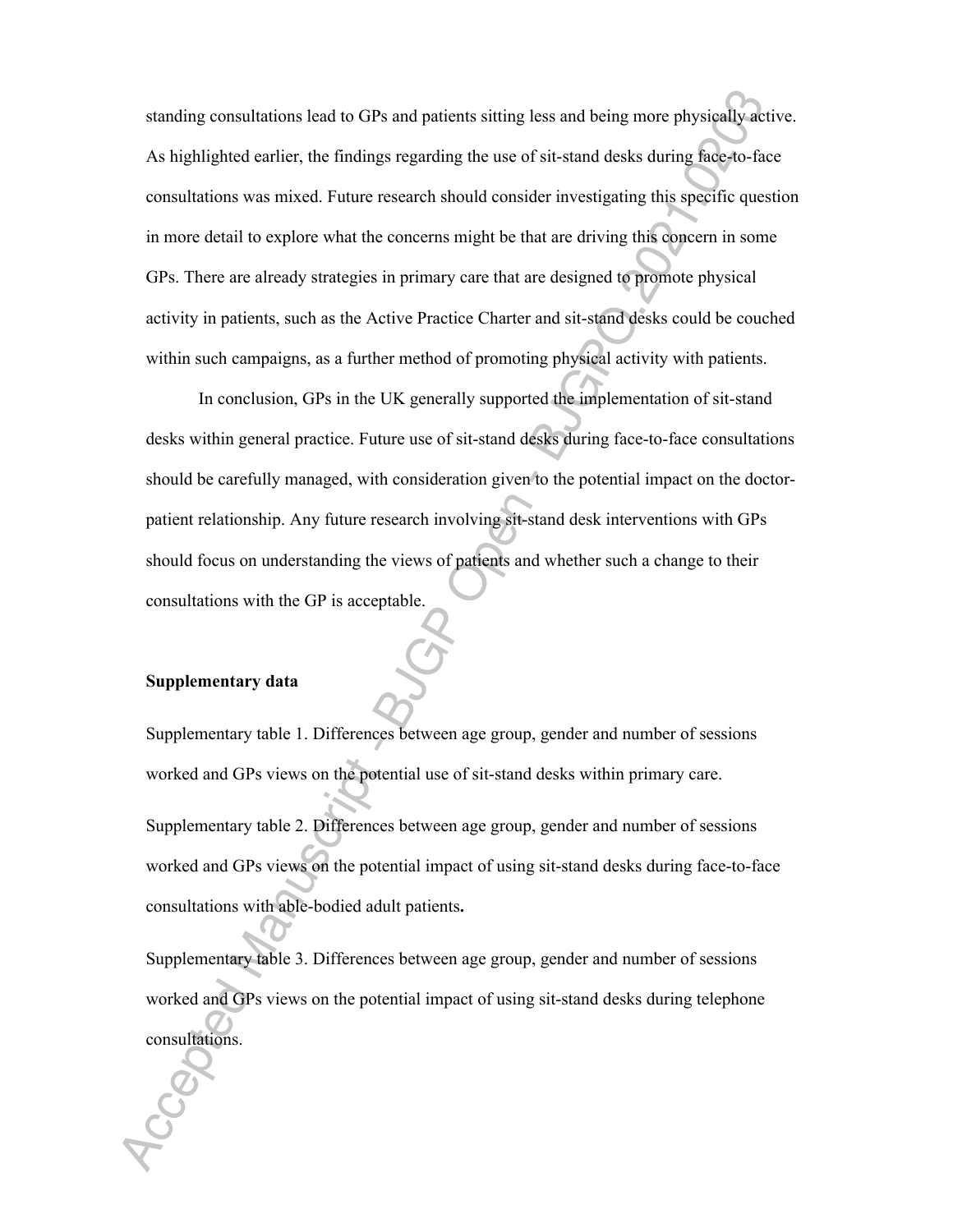## **Additional information**

## *Funding*

AD is supported by a National Institute for Health Research (NIHR) Research Professorship award. CE and SC are supported by the NIHR Leicester Biomedical Research Centre –

Lifestyle theme. The views expressed are those of the author(s) and not necessarily those of the NHS, the NIHR or the Department of Health and Social Care.

## *Ethical approval*

Ethical approval was granted by Loughborough University Human Participants Sub-Committee (reference number 1498). All participants provided informed consent.

*Competing interests* 

The authors declare that there are no conflicts of interest*.*

## *Acknowledgements*

The authors would like to thank all the GPs who completed the study questionnaire. Also, our thanks go to the RCGP who facilitated and organised data collection processes.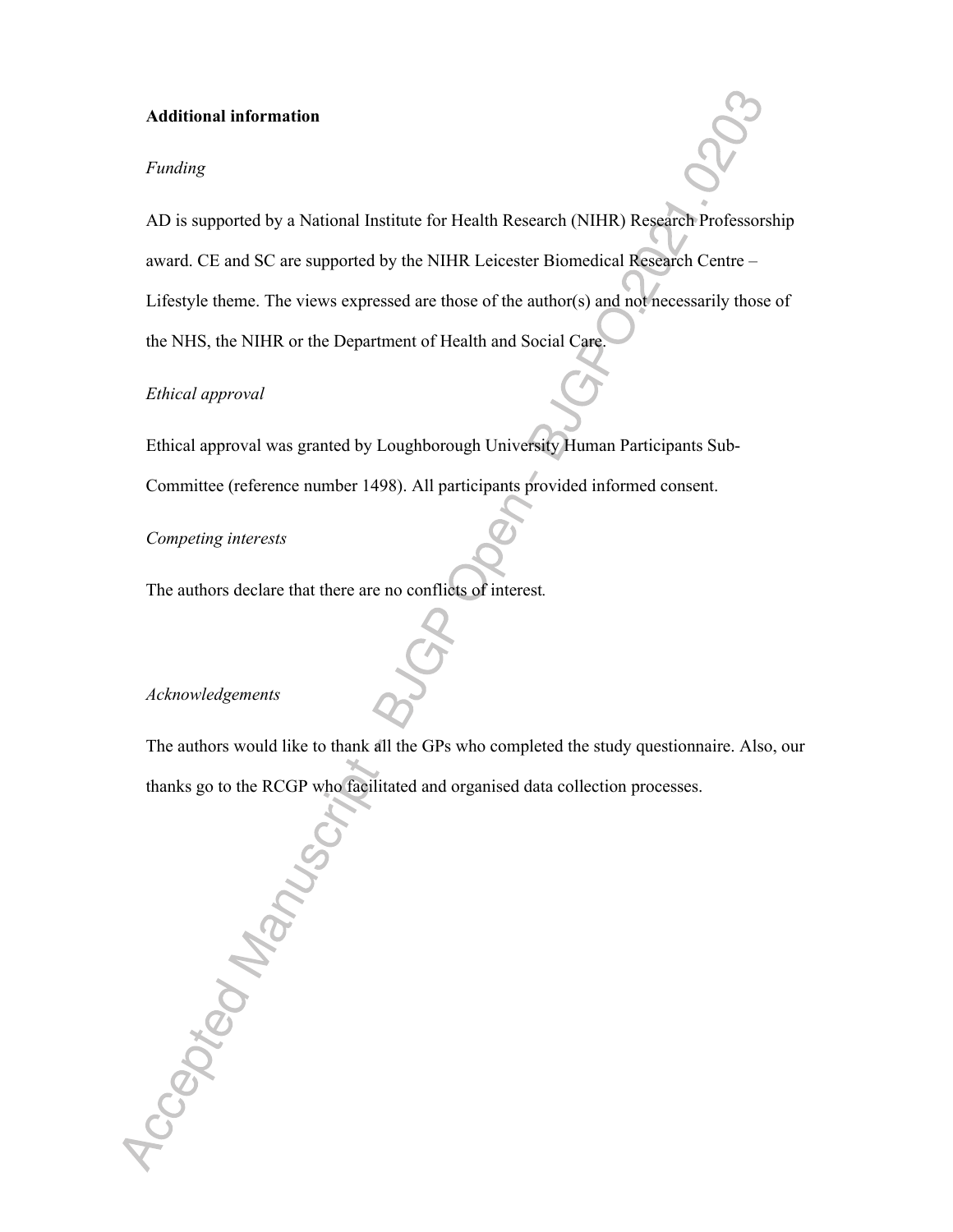#### **References**

1. van Uffelen JG, Wong J, Chau JY, et al. Occupational sitting and health risks: a systematic review. Am J Prev Med. 2010;39(4):379–388. DOI:

10.1016/j.amepre.2010.05.024

2. Hallman DM, Gupta N, Mathiassen SE, et al. Association between objectively measured sitting time and neck-shoulder pain among blue-collar workers. Int Arch Occup Env Heal. 2015;88(8):1031–1042. DOI: 10.1007/s00420-015-1031-4

3. Zhai L, Zhang Y, Zhang D. Sedentary behaviour and the risk of depression: a metaanalysis. Br J Sport Med. 2015;49:705-709. DOI: 10.1136/bjsports-2014-093613

4. Teychenne M, Costigan SA, Parker K. The association between sedentary behaviour and risk of anxiety: a systematic review. BMC Pub Heal. 2015; 15:513. DOI: 10.1186/s12889-015-1843-x

5. Boberska M, Szczuka Z, Kruk M, et al. Sedentary behaviors and health-related quality of life. A systematic review and meta-analysis. Health Psychol Rev. 2017;1–55. DOI: 10.1080/17437199.2017.1396191

6. Clemes SA, O'Connell SE, Edwardson CL. Office workers' objectively measured sedentary behavior and physical activity during and outside working hours. J Occup Environ Med. 2014;56(3):298–303. DOI: 10.1097/JOM.0000000000000101

7. Healy GN, Eakin EG, Lamontagne AD, et al. Reducing sitting time in office workers: short-term efficacy of a multicomponent intervention. Prev Med. 2013;57(1):43-48. DOI: 10.1016/j.ypmed.2013.04.004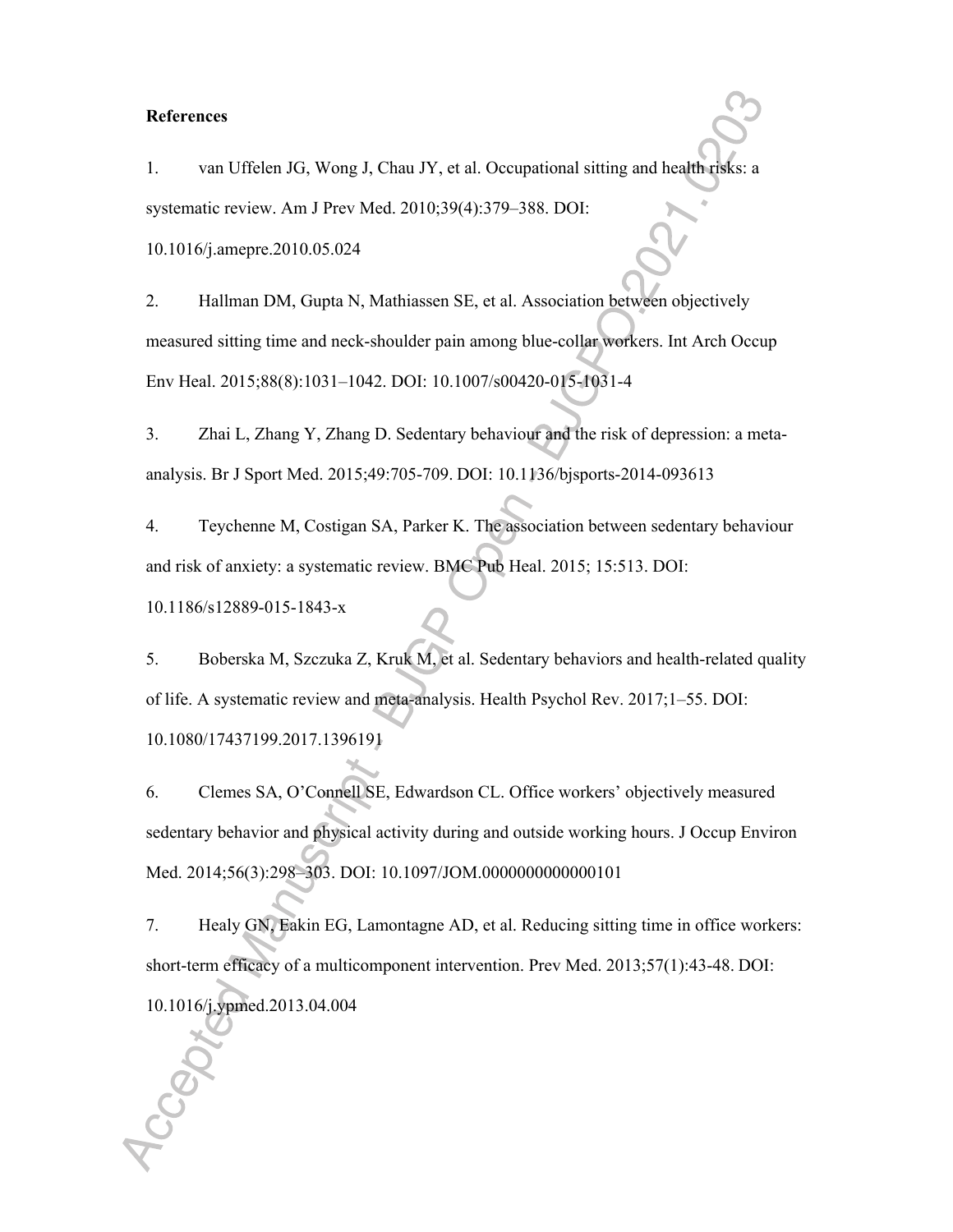8. Benatti FB, Ried-Larsen M. The Effects of Breaking up Prolonged Sitting Time: A Review of Experimental Studies. Med Sci Sport Exerc. 2015;47(10):2053–2061. DOI: 10.1249/MSS.0000000000000654

9. Loh R, Stamatakis E, Folkerts D, et al. Effects of Interrupting Prolonged Sitting with Physical Activity Breaks on Blood Glucose, Insulin and Triacylglycerol Measures: A Systematic Review and Meta-analysis. Sport Med. 2020;50(2):295-330. DOI: 10.1007/s40279-019-01183-w

10. Dempsey PC, Owen N, Yates TE, et al. Sitting Less and Moving More: Improved Glycaemic Control for Type 2 Diabetes Prevention and Management. Curr Diab Rep. 2016;16(11):114. DOI: 10.1007/s11892-016-0797-4

11. Thorp AA, Kingwell BA, Owen N, et al. Breaking up workplace sitting time with intermittent standing bouts improves fatigue and musculoskeletal discomfort in overweight/obese office workers. Occup Environ Med. 2014;71(11):765-771. DOI: 10.1136/oemed-2014-102348

12. Bergouignan A, Legget KT, De Jong N, et al. Effect of frequent interruptions of prolonged sitting on self-perceived levels of energy, mood, food cravings and cognitive function. Int J Behav Nutr Phys Act. 2016;13(1):113. DOI: 10.1186/s12966-016-0437-z

13. Edwardson CL, Yates T, Biddle SJH, et al. Effectiveness of the Stand More AT (SMArT) Work intervention: cluster randomised controlled trial. BMJ. 2018;363. DOI: 10.1136/bmj.k3870

14. Guthold R, Stevens GA, Riley LM, et al. Worldwide trends in insufficient physical activity from 2001 to 2016: a pooled analysis of 358 population-based surveys with 1.9 million participants. Lancet Glob Heal. 2018;6(10):1077–1086. DOI: 10.1016/S2214- 109X(18)30357-7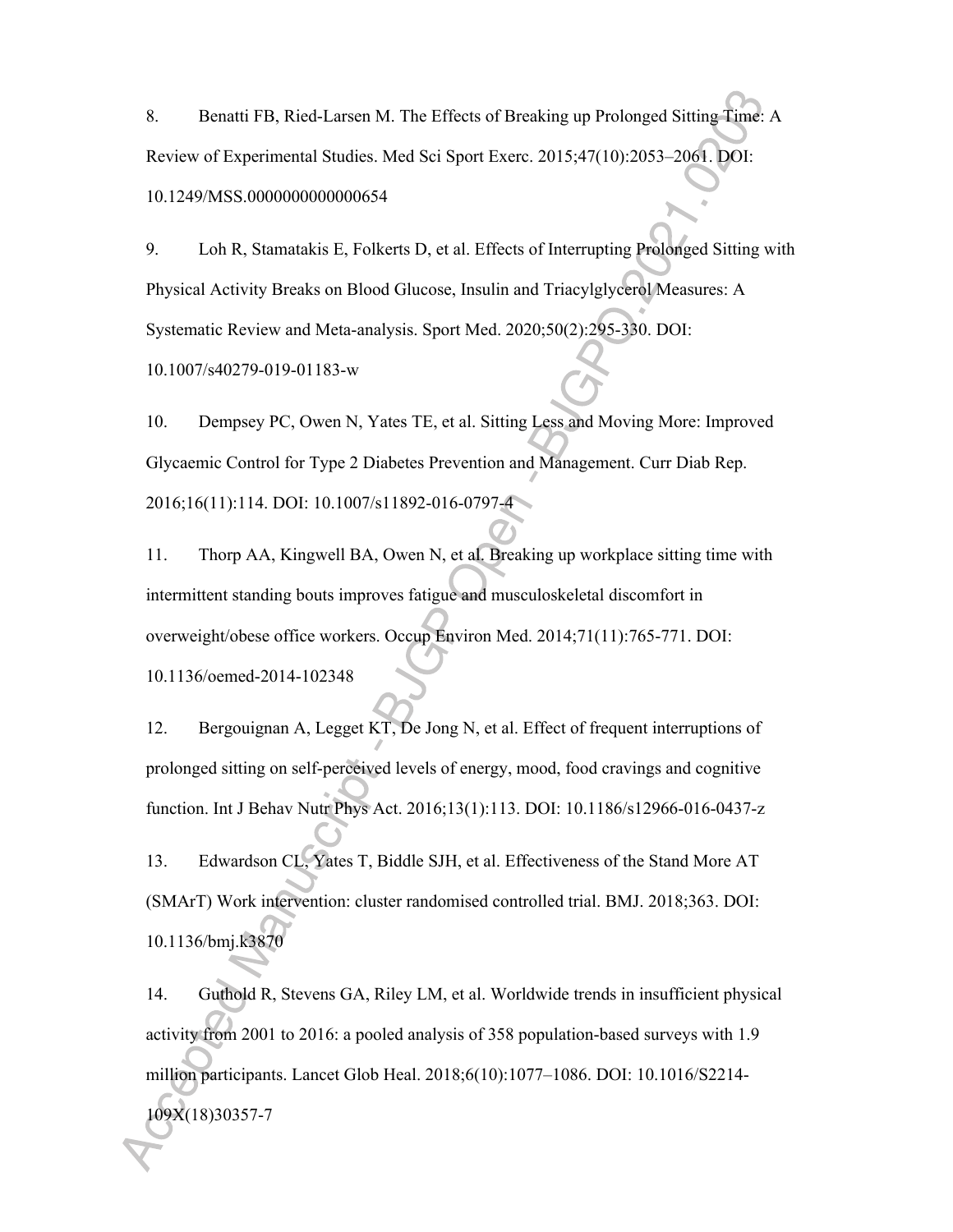15. Chatterjee R, Chapman T, Brannan MG, et al. GPs' knowledge, use, and confidence in national physical activity and health guidelines and tools: a questionnaire-based survey of general practice in England. Br J Gen Pract. 2017;67(663):668–675. DOI:

10.3399/bjgp17X692513

16. Rashid MA. Consultations in primary care should be held standing up. BMJ (Online). 2014;348. DOI: 10.1136/bmj.g1558

17. Quiles NN, McCullough AK, Piao L. Validity and Reliability of the Exercise Vital Sign Questionnaire in an Ethnically Diverse Group: A Pilot Study. J Prim Care Com Heal. 2019. DOI: 10.1177/2150132719844062

18. Hansen V, Girgis A. Can a single question effectively screen for burnout in Australian cancer care workers? BMC Health Serv Res. 2010;10:341. DOI: 10.1186/1472-6963-10-341

19. Kuorinka I, Jonsson B, Kilbom A, et al. Standardised Nordic questionnaires for the analysis of musculoskeletal symptoms. Appl Ergon. 1987;18(3):233-237. DOI:

10.1016/0003-6870(87)90010-x

20. Ng Fat L, Scholes S, Boniface S, et al. Evaluating and establishing national norms for mental wellbeing using the short Warwick–Edinburgh Mental Well-being Scale (SWEMWBS): findings from the Health Survey for England. Qual Life Res. 2017;26(5)1129-1144. DOI: 10.1007/s11136-016-1454-8

21. Grunseit AC, Chau JYY, Van Der Ploeg HP, et al. "thinking on your feet": A qualitative evaluation of sit-stand desks in an Australian workplace. BMC Pub Heal. 2013;13:365. DOI: 10.1186/1471-2458-13-365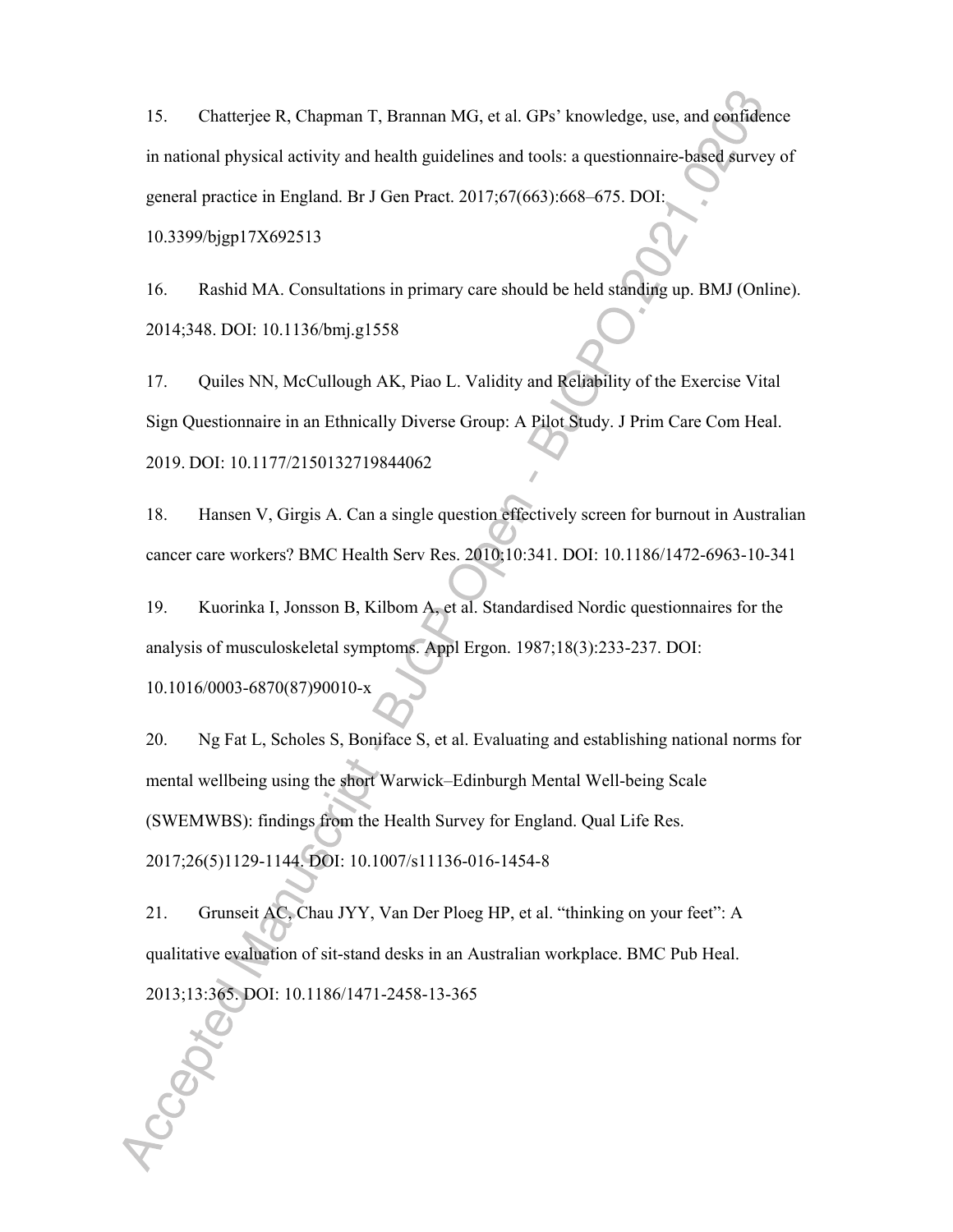22. Healy G, Alkhajah T, Winkler E, et al. Reducing sitting time in office workers: Efficacy and acceptability of sit-stand workstations. J Sci Med Sport. 2012;15(1):196. DOI:10.1016/j.jsams.2012.11.480

23. Swayden KJ, Anderson KK, Connelly LM, et al. Effect of sitting vs. standing on perception of provider time at bedside: A pilot study. Patient Educ Couns. 2012;86(2):166-

171. DOI: 10.1016/j.pec.2011.05.024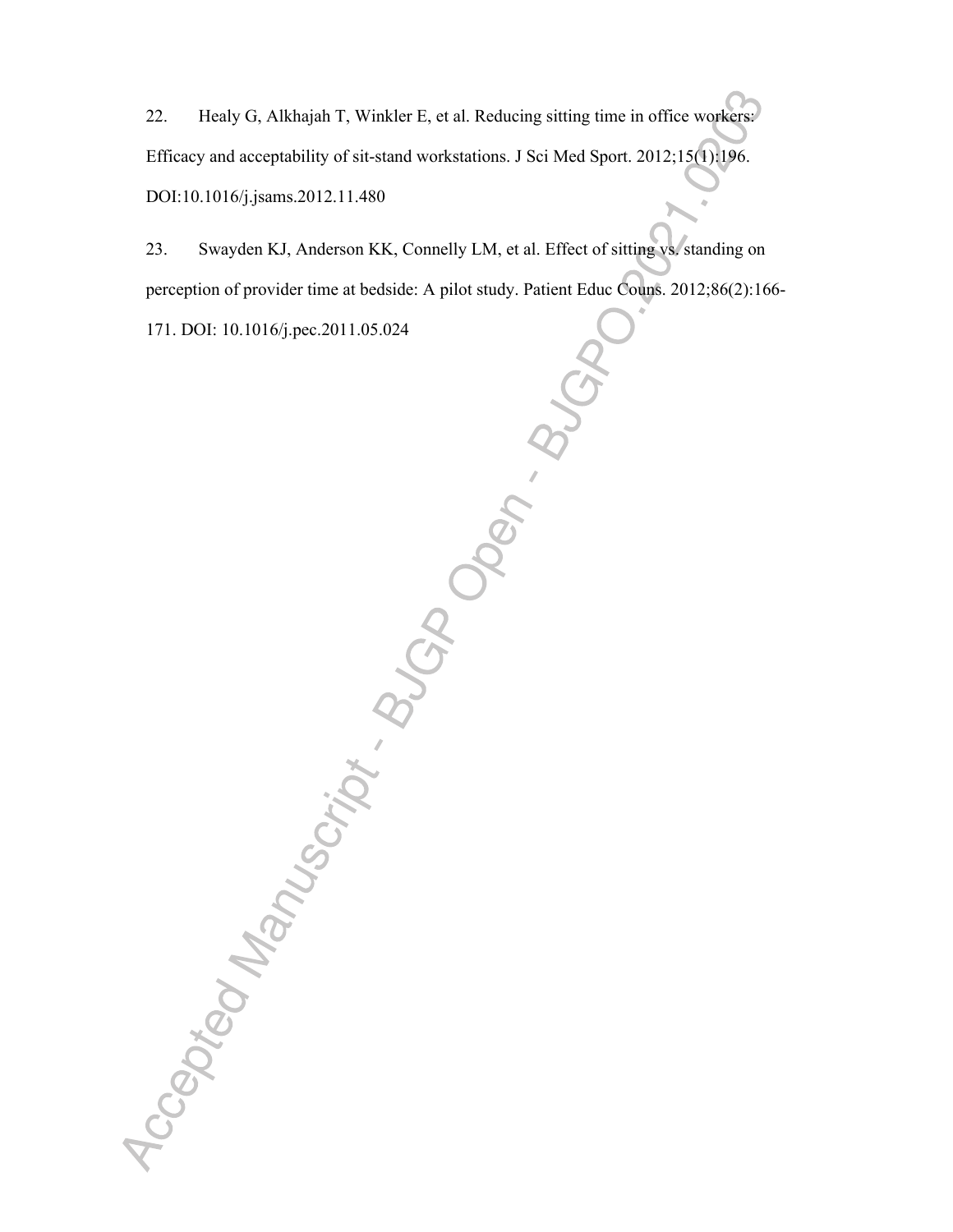## **Tables and figures**

| Characteristic                      | $n = 630$  |
|-------------------------------------|------------|
| Age                                 |            |
| $24-40$ years                       | 155(26.1)  |
| $41-50$ years                       | 237 (39.9) |
| $51-70$ years                       | 202 (34.0) |
| Gender                              |            |
| Male                                | 197 (33.2) |
| Female                              | 392 (66.0) |
| In another way/ Prefer not to say   | 5(0.8)     |
| <b>Ethnicity</b>                    |            |
| White                               | 467 (78.6) |
| Other                               | 127(21.4)  |
|                                     |            |
| <b>GP</b> working region            |            |
| North East England                  | 15(2.5)    |
| North West England                  | 61(10.3)   |
| Yorkshire and The Humber            | 43(7.2)    |
| <b>West Midlands</b>                | 62(10.4)   |
| East Midlands                       | 42(7.1)    |
| East of England                     | 53 (8.9)   |
| South West                          | 86 (14.5)  |
| South East                          | 65(10.9)   |
| Greater London                      | 59 (9.9)   |
| Wales                               | 30(5.1)    |
| Scotland                            | 65(10.9)   |
| Northern Ireland                    | 13(2.2)    |
| <b>GP</b> working location          |            |
| City                                | 197 (33.3) |
| Town                                | 294 (49.7) |
| Rural                               | 100 (16.9) |
| Job role                            |            |
| Managing/executive partner          | 22(3.7)    |
| GP partner                          | 315 (53.3) |
| Salaried GP                         | 160(27.1)  |
| Locum GP                            | 59 (10.0)  |
| GP specialist                       | 35(5.9)    |
|                                     |            |
| <b>Sessions of work per week</b>    |            |
| $1 - 3$                             | 65 (11.0)  |
| $3 - 6$                             | 328 (55.5) |
| 7 or more                           | 198 (33.5) |
| <b>RCGP</b> active practice charter |            |
| Yes                                 | 29(4.9)    |
| No                                  | 261 (44.3) |
| Don't know                          | 299 (50.8) |
|                                     |            |
|                                     |            |
|                                     |            |
|                                     |            |
|                                     |            |

**Table 1. Participant characteristics (data represent the sample size, n, and the proportions, %)**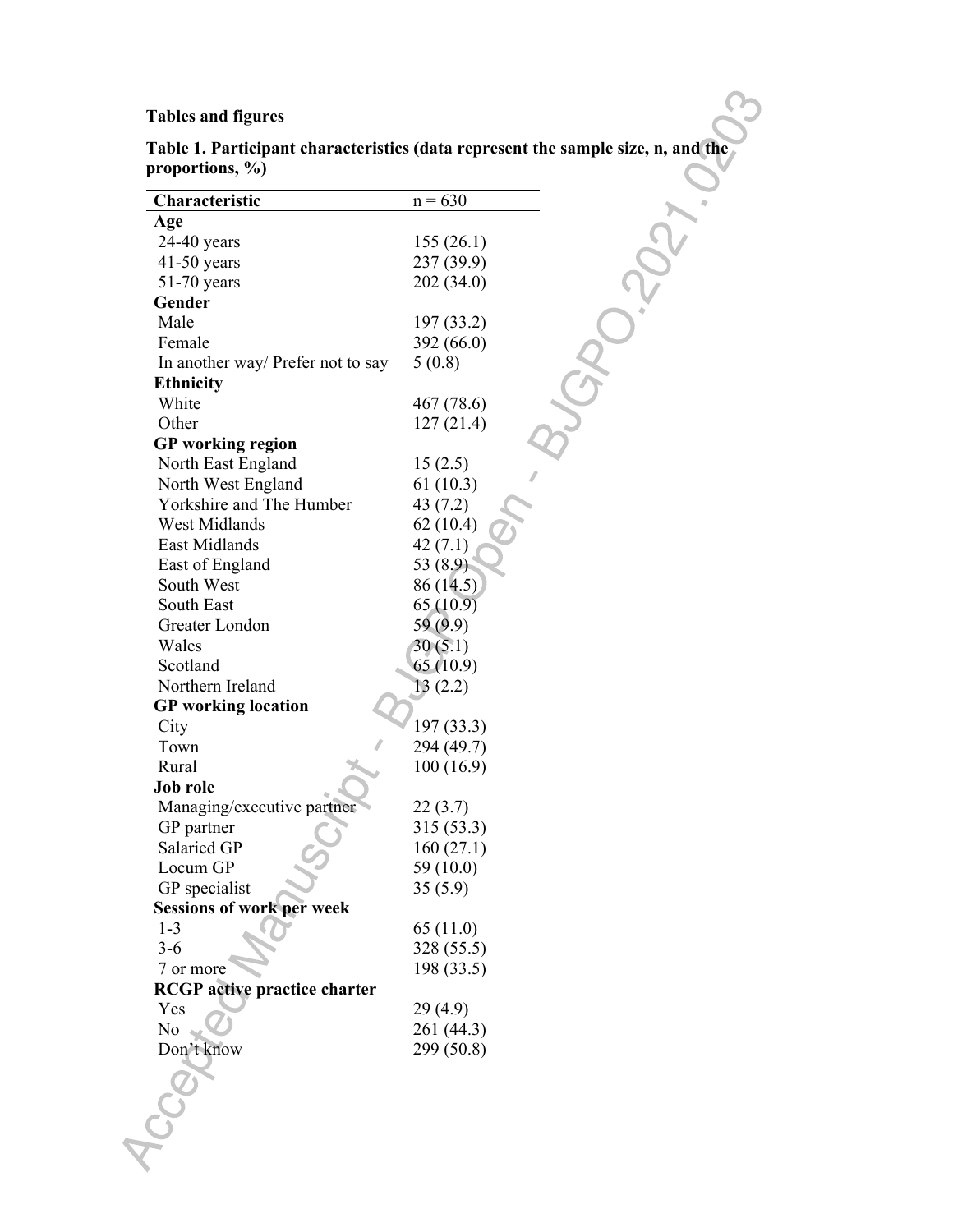

Accepted Manu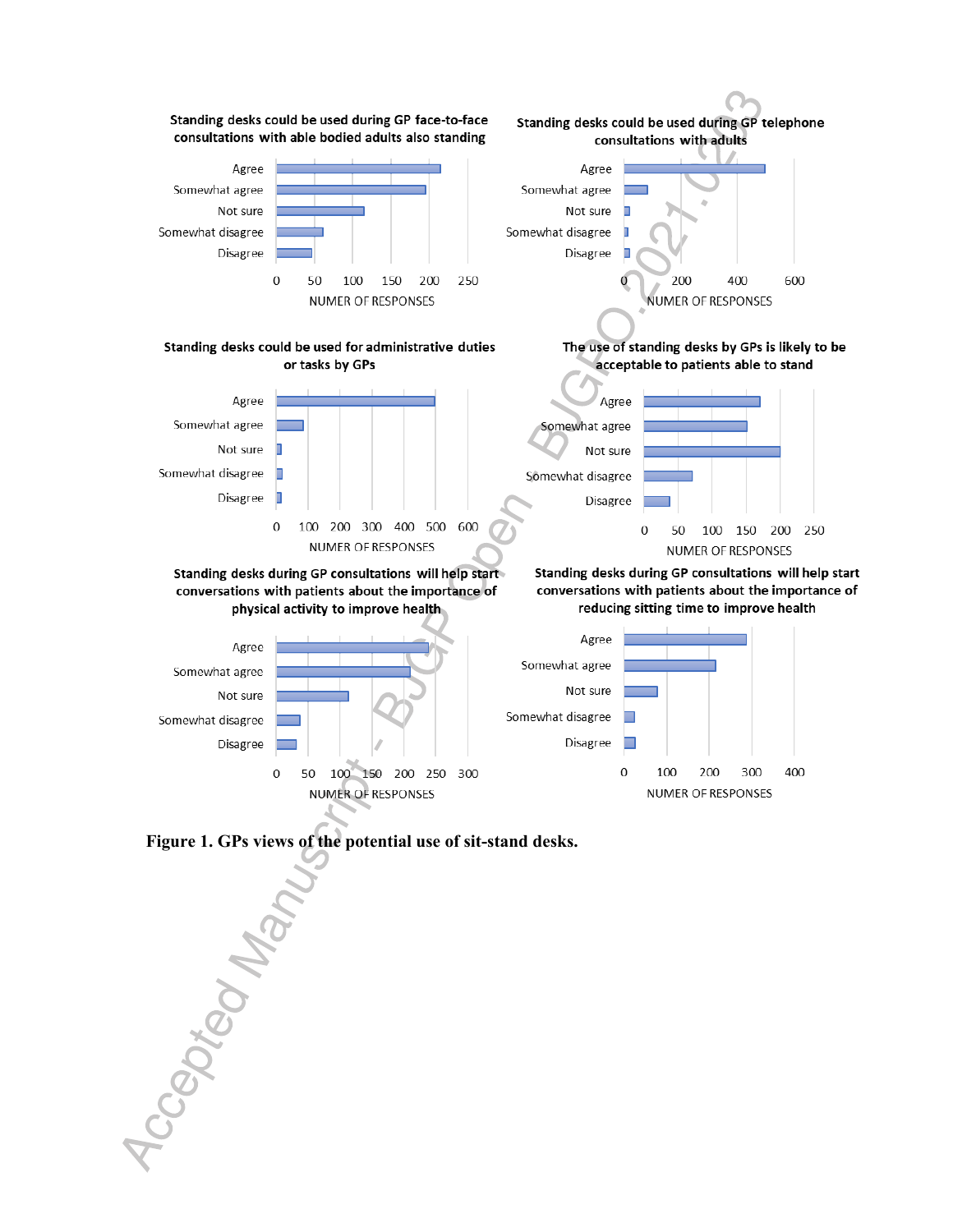

#### **Table 2. GPs views of the potential impact of sit-stand desks on their physical behaviour, health and wellbeing.**

|                          |                                | Task                             |             |                                                        |  |
|--------------------------|--------------------------------|----------------------------------|-------------|--------------------------------------------------------|--|
|                          |                                | <b>Face-to-face consultation</b> |             | <b>Telephone consultation</b><br><b>Administration</b> |  |
|                          |                                | $(n \,  \%])$                    |             | $(n \,   \, \%)$<br>$(n \,   \%])$                     |  |
|                          | Negatively/somewhat negatively | 17 [2.7]                         | 19 [3.0]    | 23 [3.7]                                               |  |
| <b>Sitting time</b>      | Unsure                         | $47$ [7.5]                       | 19 [3.0]    | $23$ [3.7]                                             |  |
|                          | Positively/somewhat positively | 566 [89.8]                       | 593 [93.9]  | 584 [92.7]                                             |  |
|                          | Negatively somewhat negatively | $23$ [3.7]                       | 14 [2.2]    | $16$ [2.6]                                             |  |
| <b>Physical activity</b> | Unsure                         | 52 [8.3]                         | $37$ [5.9]  | 45 $[7.1]$                                             |  |
|                          | Positively/somewhat positively | 566 [2.7]                        | 579 [91.9]  | 569 [90.3]                                             |  |
|                          | Negatively/somewhat negatively | 23 [3.7]                         | 25[4.0]     | 29[4.6]                                                |  |
| <b>Posture</b>           | Unsure                         | 52 $[8.3]$                       | 48 [7.6]    | 50 [7.9]                                               |  |
|                          | Positively/somewhat positively | 555 [88.1]                       | 557 [88.5]  | 551 [87.5]                                             |  |
|                          | Negatively somewhat negatively | 23 [3.6]                         | $21$ [3.4]  | 28 [4.4]                                               |  |
| Musculoskeletal          | Unsure                         | 52 [8.3]                         | 51 [8.1]    | 50 [7.9]                                               |  |
| health                   |                                |                                  |             |                                                        |  |
|                          | Positively/somewhat positively | 555 [88.1]                       | 558 [88.6]  | 552 [87.7]                                             |  |
|                          | Negatively somewhat negatively | 25 [3.9]                         | $29$ [4.6]  | $32$ [5.1]                                             |  |
| Wellbeing                | Unsure                         | 107 [17.0]                       | 84 [13.3]   | 90 [14.3]                                              |  |
|                          | Positively/somewhat positively | 498 [79.0]                       | 517 [82.1]  | 508 [80.6]                                             |  |
|                          | Negatively/somewhat negatively | 90 [14.3]                        | $83$ [13.1] | $81$ [12.8]                                            |  |
| Fatigue at the end       | Unsure                         | 196 [31.1]                       | 175 [27.8]  | 176 [27.9]                                             |  |
| of the day               |                                |                                  |             |                                                        |  |
|                          | Positively/somewhat positively | 344 [54.6]                       | 372 [59.0]  | 373 [59.2]                                             |  |
|                          |                                |                                  |             |                                                        |  |

Accepted Manuscript